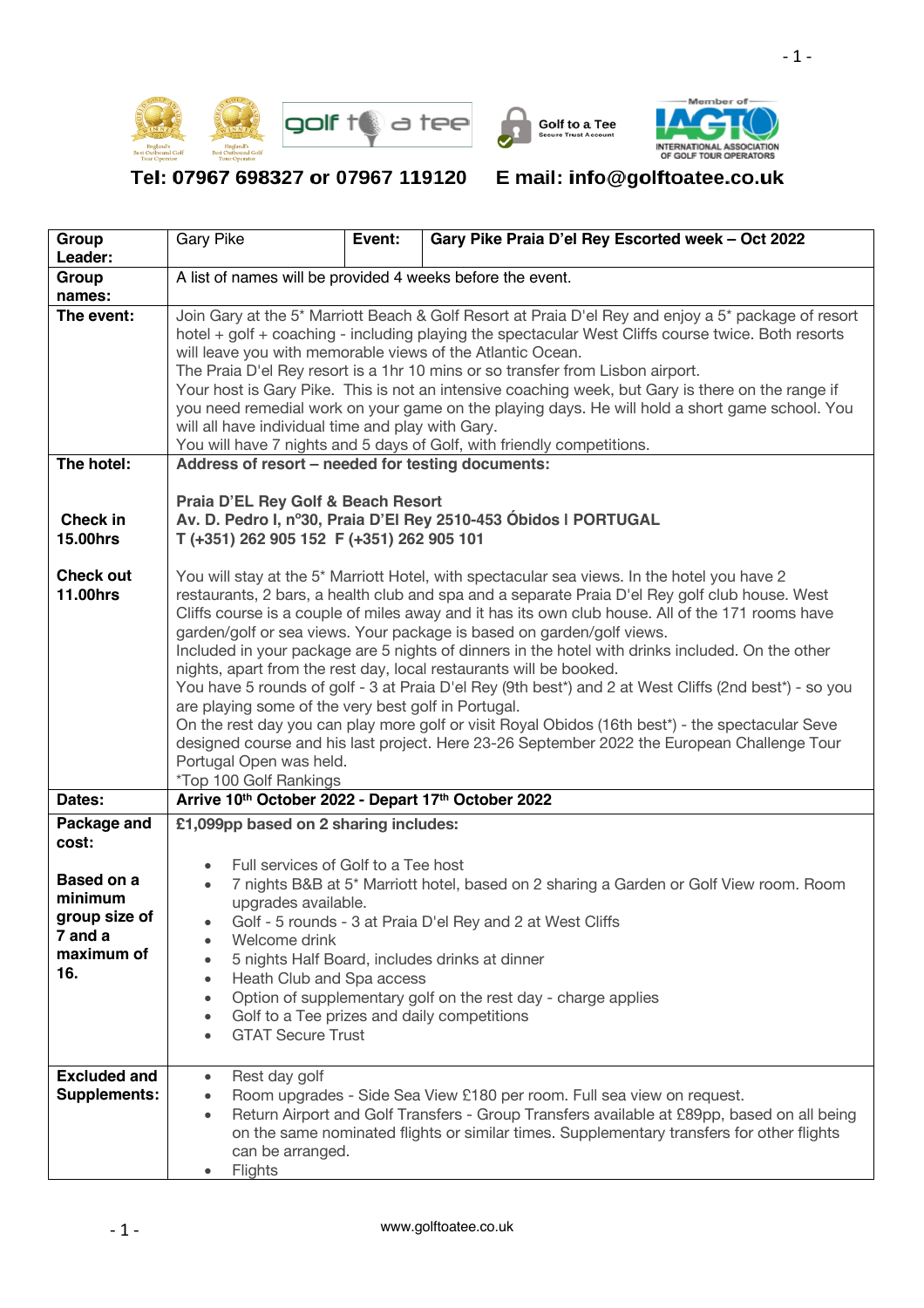





## Tel: 07967 698327 or 07967 119120

## E mail: info@golftoatee.co.uk

|                    | <b>Buggies</b><br>$\bullet$<br>Single supplement for £279pp for 7 nights' single occupancy of a twin room.<br>$\bullet$<br>Additional nights available<br>٠<br>This event is a mixed event. Solo golfers, groups and couples are welcomed. |
|--------------------|--------------------------------------------------------------------------------------------------------------------------------------------------------------------------------------------------------------------------------------------|
| Golf               | Confirmed in Group Holiday Voucher                                                                                                                                                                                                         |
| Schedule:          |                                                                                                                                                                                                                                            |
| Deposit:           | $£100$ pp                                                                                                                                                                                                                                  |
| <b>Total Cost:</b> | Detailed on your Golf to a Tee invoice.                                                                                                                                                                                                    |
|                    | Golf to a Tee Terms and Conditions apply please refer to these at www.golftoatee.co.uk                                                                                                                                                     |

Group Transfer costs are based on flight schedules as indicted above. Should airlines change scheduled flight times/dates, supplementary transfer costs may apply.

|                    | <b>Arrival &amp; Departure Airport for all flights</b> |            | Lisbon            |          |                          |                      |            |                   |          |
|--------------------|--------------------------------------------------------|------------|-------------------|----------|--------------------------|----------------------|------------|-------------------|----------|
|                    |                                                        | Airline/   |                   | Arrival  |                          |                      | Airline/   |                   | Arrival  |
| Departure<br>Date  | Departure<br>Airport                                   | Flight No. | Departure<br>Time | Time     | Departure<br><b>Date</b> | Departure<br>Airport | Flight No. | Departure<br>Time | Time     |
|                    |                                                        |            |                   |          |                          |                      |            |                   |          |
| 10/10/2022 Luton   |                                                        | EZY2367    | 12.25hrs          | 15.15hrs | 17/10/2022 Lisbon        |                      | EZY2368    | 15.45hrs          | 18.30hrs |
| 10/10/2022 Gatwick |                                                        | EJU8717    | 10.05hrs          | 12.55hrs | 17/10/2022 Lisbon        |                      | EJU5210    | 16.45hrs          | 19.25hrs |
|                    |                                                        |            |                   |          |                          |                      |            |                   |          |

Golf to a Tee Terms and Conditions apply please refer to these at www.golftoatee.co.uk

## **Important Points – for bookings:**

1. Buggies and airport or golf transfers are included only where stated.

2. Please note that all extras consumed on site such as food, drink, entertainment, spa treatments and transport must be paid for by you and your booking with Golf to a Tee Ltd only includes the package set out in your confirmation.

3. Dress Code. We cannot accept any responsibility in any ruling by the hotel/golf course if you or any of your group in unable to play due to inappropriate attire, e.g. not having soft spikes. Please check before you travel that your group is aware of appropriate golfing attire.

4. Knowledge of golf etiquette and the rules of golf are expected by all members of your group.

5. As bad weather is inevitable during the course of the year, our suppliers may either close the golf course or operate temporary greens at their sole discretion. In the event of this happening, please familiarize yourself with our 'Weather Conditions during your holiday', which you will find in our Terms and Conditions see www.golftoatee.co.uk

6. It is strongly recommended that you have placed adequate Travel Insurance.

7. Your Financial Protection- Golf to a Tee Ltd complies with the requirements of the Package Travel & Tour